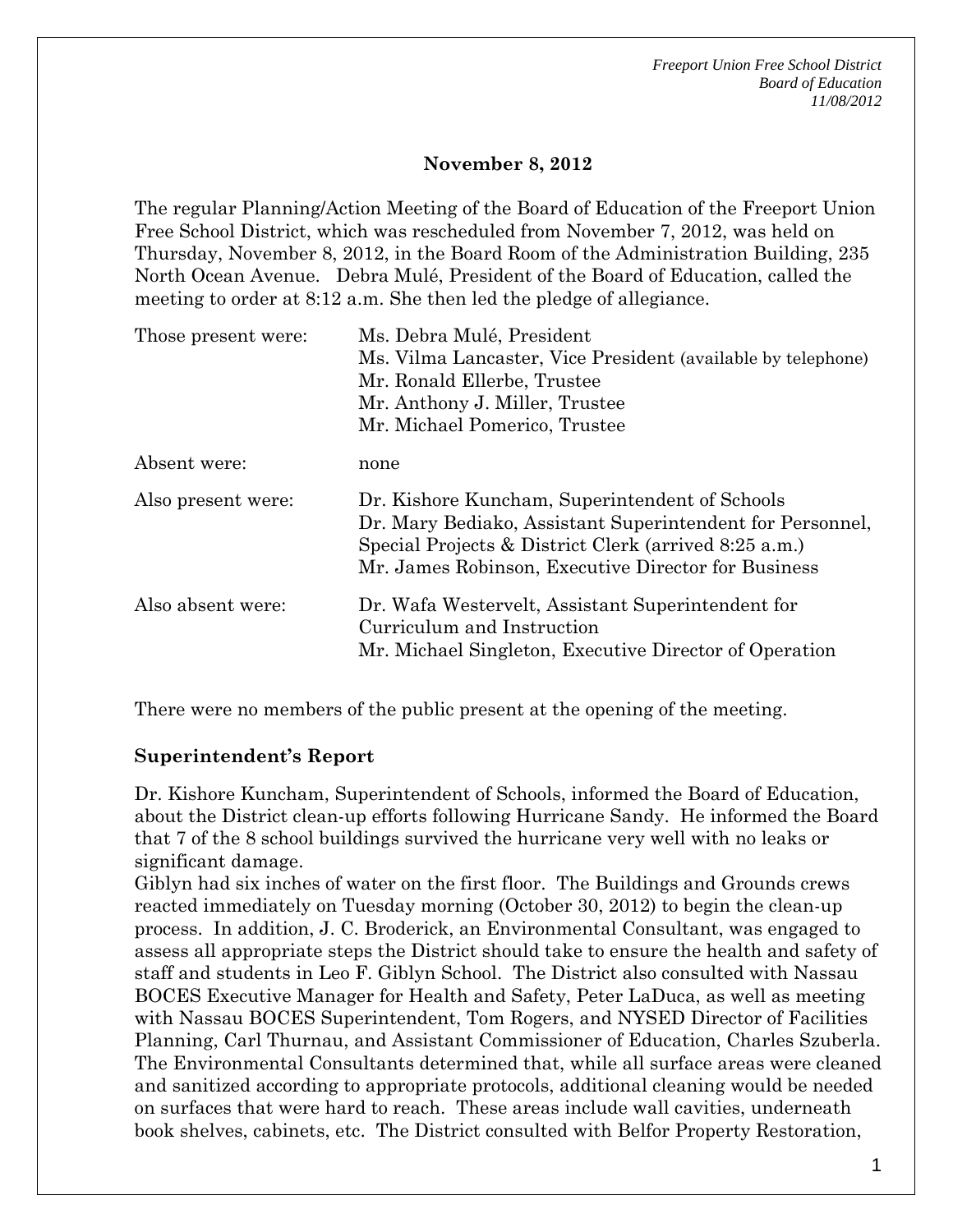to assess the extent of the additional cleaning necessary and to provide the District with a proposal for the restoration work.

Dr. Kuncham informed the Board that Giblyn staff and students will be relocated to four Freeport Elementary Schools as the building clean-up is proceeding. He therefore requested that the Board appropriate emergency funds for the restoration and clean-up of the Giblyn School and other hurricane related damages. Dr. Kuncham informed the Board that the Districts insurance coverage, FEMA and the State Education Department reimbursement, would cover the cost of the clean-up, however, the District would need to address the costs upfront as we wait for reimbursement from the insurance company and other sources. He reiterated that the health, safety and welfare of our students and staff are paramount to the District. A meeting with parents was scheduled for Saturday, November 10, 2012 at 9:00 a.m. at Freeport High School.

## **Items for Action**

On a motion by Mr. Ellerbe and seconded by Mr. Miller the following item was approved:

### **Appointment of a Library Trustee**

**BE IT RESOLVED,** that the Board of Education of the Freeport Union Free School District, upon the recommendation of the Board of Trustees of the Freeport Memorial Library, and Mr. Kenneth Bellafiore, Library Director, hereby reappoints: George Boulukos, to the Library Board, for a five year term to begin November 25, 2012 through November 24, 2017

The vote was unanimous, Ellerbe, Miller, Mulé and Pomerico.

On a motion by Mr. Miller and a second by Mr. Pomerico the following item was approved:

#### **Ratification of a Stipulation of an Agreement**

**BE IT RESOLVED,** that the Board of Education of the Freeport Union Free School District, hereby ratifies the Stipulation of an agreement between the District and a certain Employee.

The vote was unanimous, Ellerbe, Miller, Mulé and Pomerico.

On a motion by Mr. Pomerico and a second by Mr. Ellerbe the following item was approved:

#### **Emergency Resolution**

**WHEREAS,** on or about October 29, 2012, the schools and property in the Freeport Union Free School District incurred significant damage as a result of Hurricane Sandy which condition requires immediate action to preserve the health, safety and welfare of the students and staff in the building and to preserve the building; and